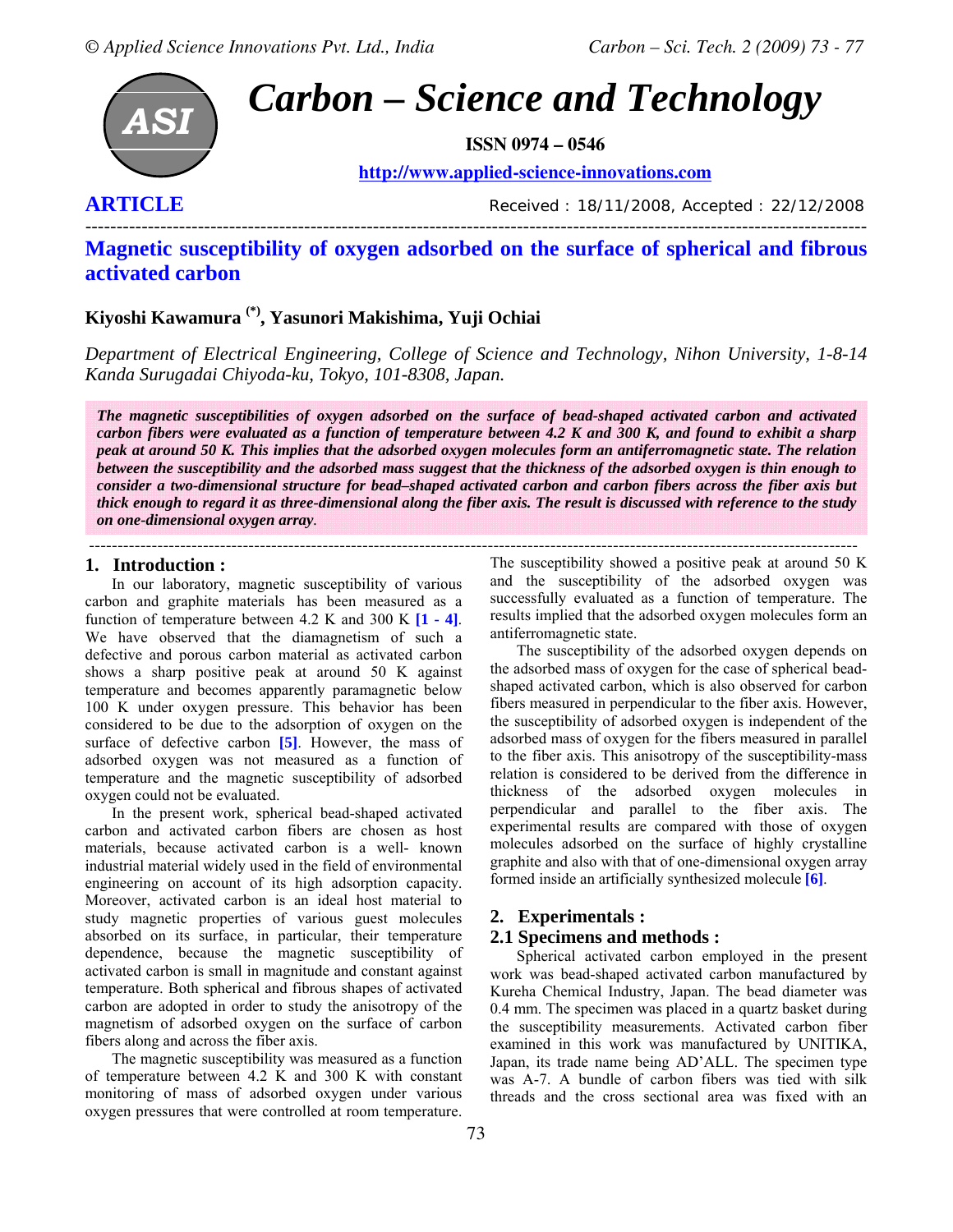adhesive to avoid oxygen adsorption on the cross section of the fibers.

Magnetic susceptibility was measured by the Faraday method using a Cahn R2000 electrobalance. Temperature was controlled with an Oxford ITC503S between 4.2 K and 300 K. Oxygen pressure was controlled at room temperature from  $6.4 \times 10^{-2}$  Pa to  $2.7 \times 10^{2}$  Pa. The mass of the specimen was constantly monitored by the balance during the measurement. For the fibers, the susceptibility measurement was carried out in both perpendicular and parallel to the fiber axis.

### **2.2 Results and Discussion :**

The magnetic susceptibility of activated carbon was about  $-1.0 \times 10^{-6}$  emu/g and was temperature independent, which is typical of carbon materials with low crystallinity **[5]**.

Figure (1) shows the magnetic susceptibility of beadshaped activated carbon as a function of temperature between 4.2 K and 300 K under an oxygen pressure of 1.6 x  $10<sup>2</sup>$  Pa controlled at room temperature. The susceptibility exhibited a sharp peak at around 50 K and the specimen became paramagnetic in this temperature region. This is considered to be due to the oxygen adsorption on the surface of activated carbon.



Figure (1) : Temperature dependence of magnetic susceptibility of bead-shaped activated carbon and mass increase.



Figure (2) : Magnetic susceptibility of absorbed oxygen on the surface of bead-shaped activated carbon.



Figure (3) : Magnetic susceptibility of absorbed oxygen under various oxygen pressure for beadshaped activated carbon.

Figure (1) also demonstrates variation of the specimen mass as a function of temperature, indicating that variation of the susceptibility corresponds well to that of the mass. This implies that the specimen mass increase with the oxygen adsorption and the observed susceptibility is a superposition of two components : activated carbon and oxygen. The susceptibility of the adsorbed oxygen can be evaluated by the following equation :

$$
(m_o + m_c) \chi = m_o \chi_o + m_c \chi_c \qquad \qquad \text{---} \tag{1}
$$

where  $m_0$  (=  $\Delta m$ ) and  $m_c$  denote mass of adsorbed oxygen and activated carbon respectively, and  $\chi_0$  and  $\chi_c$  are the susceptibilities of adsorbed oxygen and activated carbon, respectively. Here,  $\chi_c$  is estimated to be -1.0 x 10<sup>-6</sup> emu/g.

Figure (2) illustrates temperature dependence of the magnetic susceptibility of adsorbed oxygen molecules evaluated from the above equation. The result indicates that the susceptibility increases sharply at around 40 K with an increase in temperature and exhibits a peak at about 50 K. The susceptibility becomes almost zero at above 150 K. The value of the susceptibility peak is about  $10^{-4}$  emu/g.

Figure (3) shows temperature dependence of the susceptibility of adsorbed oxygen between 4.2 K and 300 K under various oxygen pressures. The magnitude of the oxygen susceptibility increases with an increase in the pressure up to  $1.6x10^2$  Pa and then appears to reach a saturated value. The solid line in Figure (3) indicates the experimental result obtained for a one-dimensional oxygen array [6]. The magnitude of the peak for the onedimensional array is similar to the maximum value for the adsorbed oxygen in the present work. Although the peak for the one-dimensional array is wider than those in the present work, the temperature dependence for the one-dimensional array is similar to those for specimens No.1 and No.2 in Figure (3) above 50 K. Kitaura and his coworkers have concluded that the one-dimensional oxygen array forms an antiferromagnetic state **[6]**. The present result also implies that the adsorbed oxygen molecules form an antiferromagnetic state. However, the structure of the adsorbed oxygen is not considered to be one-dimensional, because the formation of a one-dimensional oxygen array needs specially prepared molecular channels to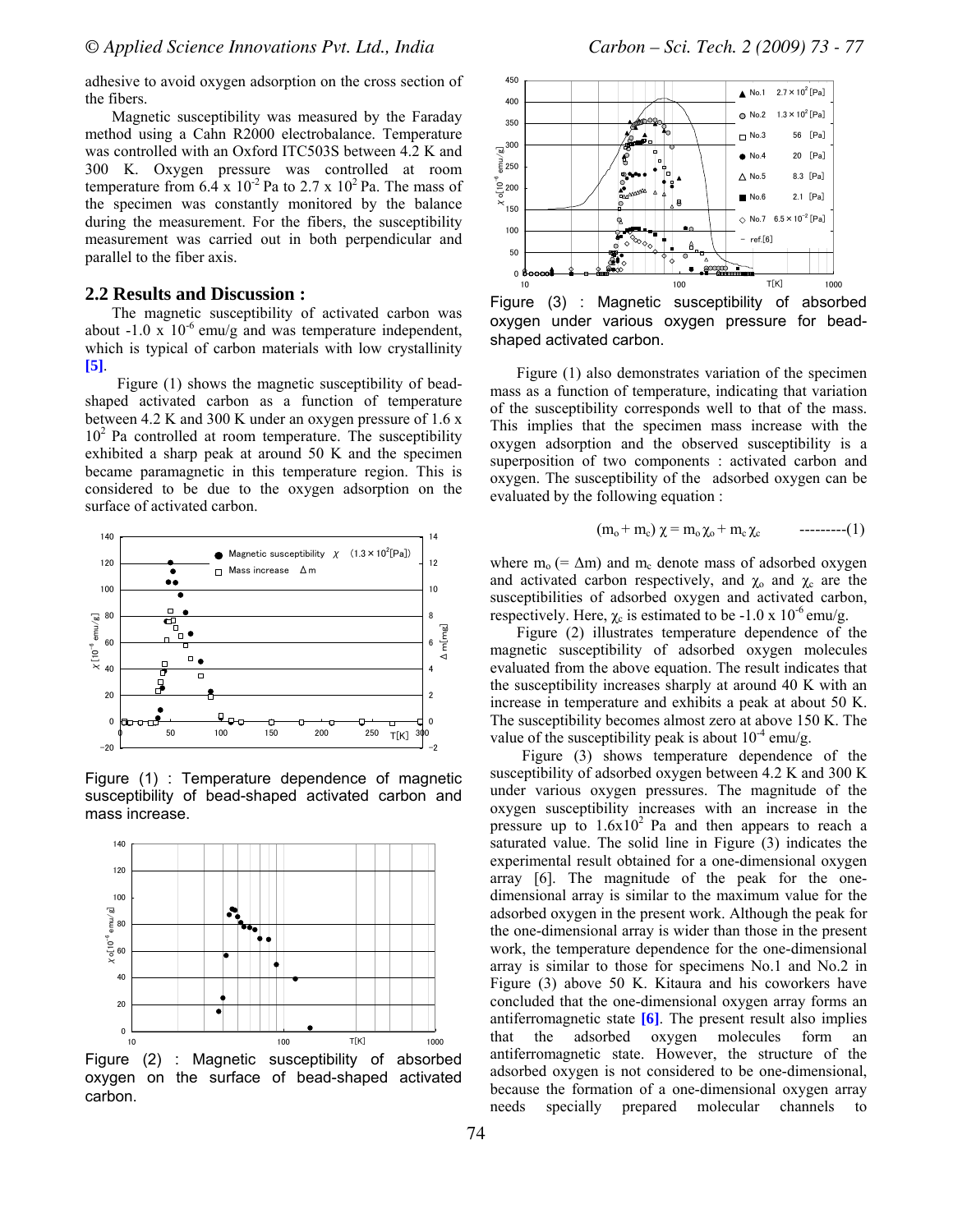accommodate oxygen arrays **[6]**, and the surface of activated carbon does not posses such a structure. In other words, micropores in activated carbon are not aligned along a certain direction but are distributed randomly on the surface. Therefore, adsorption of oxygen on the surface of activated carbon takes place two-dimensionally at an early stage and it becomes three-dimensional after oxygen layer reaches a critical thickness.



Figure (4) : Relation between magnetic susceptibility of oxygen and oxygen mass for bead-shaped activated carbon.



Figure (5) : Temperature dependence of magnetic susceptibility of absorbed oxygen on the surface of activated carbon fibers measured in perpendicular () and parallel (//) to the fiber axis with reference to that of bead-shaped activated carbon (BAC).

Figure (4) shows the relation between the magnetic susceptibility and the mass of adsorbed oxygen at 50, 60 and 70 K respectively. If the structure adsorbed oxygen is three-dimensional, the magnetic susceptibility should not depend on its mass at a constant temperature. However, the susceptibility increases with an increase in the mass. This result suggests that the structure of adsorbed oxygen is not three-dimensional but two-dimensional. It is considered that three layers of oxygen molecules exhibit the characteristics of a three-dimensional structure **[7]**.



Figure (6) : Temperature dependence of magnetic susceptibility of absorbed oxygen on the surface of activated carbon fibers measured in perpendicular () and parallel (//) to the fiber axis.



Figure (7) : Relation between the mass of absorbed oxygen and the magnetic susceptibility of absorbed oxygen measured in perpendicular to the fiber axis  $(x)$ .



Figure (8) : Magnetic susceptibility of absorbed oxygen measured in parallel to the fiber axis  $({\bf x}_{\ell})$ against mass of the absorbed oxygen.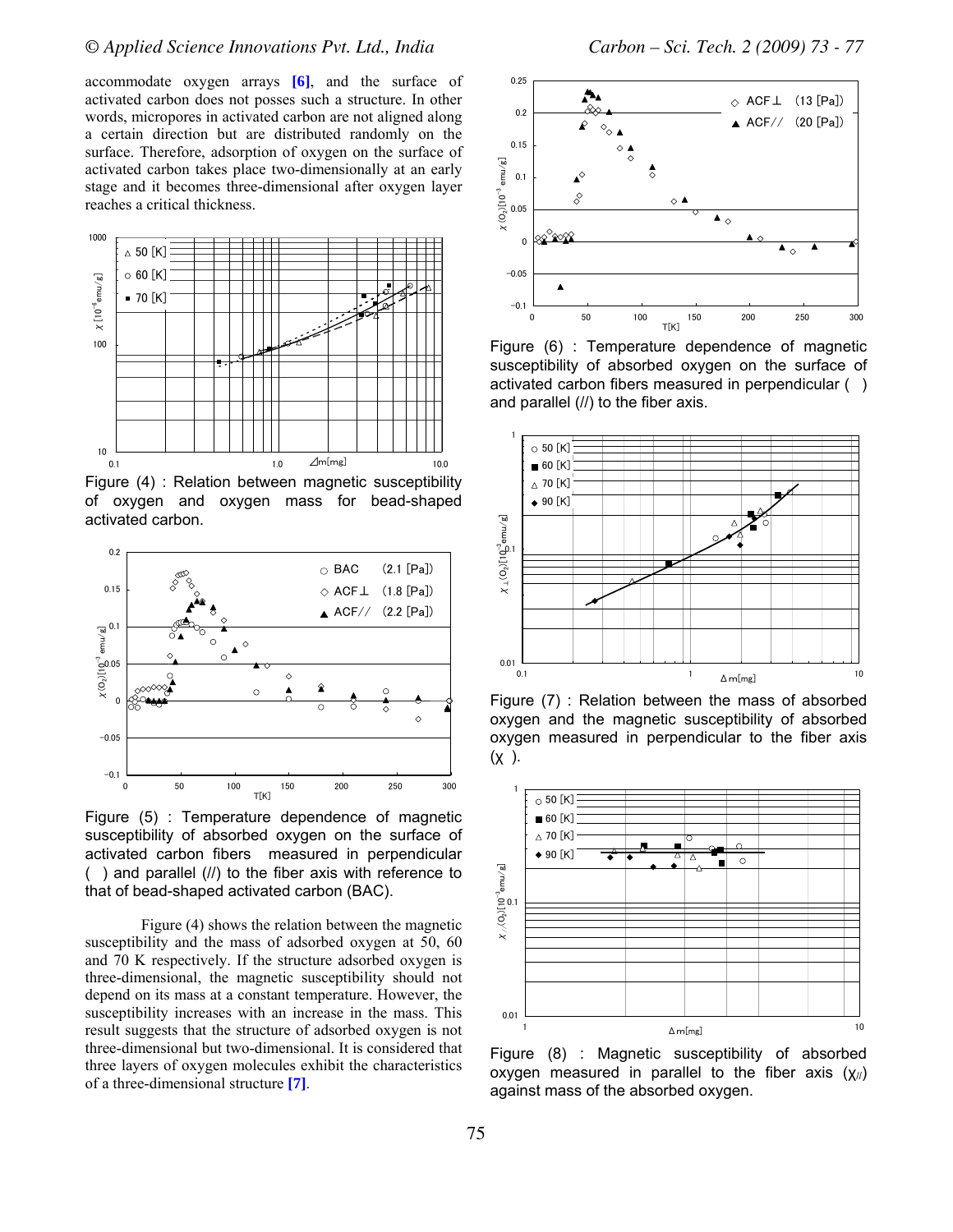Therefore, oxygen molecules adsorbed on the surface of bead-shaped activated carbon seem to form a thin film having less than three layers. Figure (4) shows that  $χ$  is approximately proportional to  $Δm<sup>173</sup>$  on an empirical basis. An important physical parameter to describe adsorption is the coverage, which is defined as the ratio of the adsorbate particle density to the substrate particle density **[8]**. The coverage in the present work should increase with an increase in Δm. However, it is difficult to obtain an exact relation between the coverage and Δm for such a defective surface as that of activated carbon.

Similar measurements of the susceptibility were carried out for activated carbon fibers under various oxygen pressures controlled at room temperature. The susceptibility was measured in both perpendicular and parallel to the fiber axis. Figure (5) shows temperature dependence of the magnetic susceptibility of adsorbed oxygen on the surface of activated carbon fibers measured in the above mentioned both directions under relatively low oxygen pressures. The result for bead-shaped activated carbon measured under similar oxygen pressure is also illustrated for comparison. It is readily seen that the susceptibility peak for carbon fibers measured in parallel to the fiber axis is observed at about 70 K, which is clearly higher than 50 K for bead-shaped activated carbon as well as activated carbon fibers measured in perpendicular to the fiber axis. This difference in the peak position could be resulted from the magnetic anisotropy of adsorbed oxygen between the both directions.

This difference in the peak position disappears with an increase in the oxygen pressure. Figure (6) illustrates similar results for carbon fibers obtained under oxygen pressure of one order magnitude higher than those shown in figure (5).The result for bead-shaped activated carbon is not shown in this figure for clearness. A significant difference in the peak position is not observed in this figure. Therefore, the magnetic anisotropy of adsorbed oxygen on the surface of activated carbon fibers between the two directions seems to be observed more clearly under lower oxygen pressure.

Figure (7) shows the relation between the adsorption mass  $(Δm)$  and the susceptibility of adsorbed oxygen measured in perpendicular to the fiber axis. This result is quite similar to that shown in figure (4) for beadshaped activated carbon, implying that the structure of the adsorbed oxygen is two-dimensional and the thickness of thin film of oxygen molecules on the surface of activated carbon fibers is less than three layers in perpendicular to the fiber axis.

Figure (8) demonstrates the relation between Δm and the susceptibility of adsorbed oxygen on the surface of activated carbon fibers measured in parallel to the fiber axis. On the contrary to the results shown in figure (4) and figure (7), the susceptibility is constant against Δm. This result indicates that the adsorbed oxygen layer is sufficiently thick to regard it as three-dimensional along the fiber axis. This is reasonable if one imagines a thin cylindrical sheath made of oxygen molecules surrounding a bundle of carbon fibers. The thickness of the sheath is thin enough to regard it as a two-dimensional structure in

perpendicular to the fiber axis but thick enough along the fiber axis to consider a three-dimensional structure. This discrepancy of  $\Delta m$  versus  $\chi$  relation between the two directions suggests the structural and dimensional anisotropy of adsorbed oxygen molecules. This could be responsible for the difference in the peak position of  $\chi$ versus T diagram shown in figure (5).

A more detailed study is needed for the elucidation of magnetic anisotropy of adsorbed oxygen in perpendicular and parallel to the fiber axis, which should reflect the difference in dimensionality of oxygen magnetism. In addition, theoretical work is also desired on the relation between magnetic susceptibility and coverage. The susceptibility-coverage relation has not been determined at present even for an oxygen monolayer adsorbed on a clean surface of highly crystalline graphite **[9 - 13]**. The experimental results shown in figure (4) and figure (7) should have theoretical reasons on the basis of the coverage-susceptibility relation. This is an issue to be studied in near future.

## **3. Summary and Conclusions :**

The magnetic susceptibilities of bead-shaped activated carbon and activated carbon fibers were measured as a function of temperature between 4.2 K and 300 K under various oxygen pressures. The magnetic susceptibility exhibited a sharp peak at around 50 K. The positive peak was concluded to be due to the adsorption of oxygen on the surface of activated carbon. The magnetic susceptibility of the adsorbed oxygen was evaluated as a function of temperature from the experimental results, implying that the adsorbed oxygen formed an antiferromagnetic state. The relation between the susceptibility and the mass of adsorbed oxygen revealed that thickness of the adsorbed oxygen is thin enough to consider a two-dimensional structure for bead-shaped activated carbon and carbon fibers in perpendicular to the fiber axis but thick enough to regard it as a threedimensional structure for carbon fibers in parallel to the fiber axis.

#### **Acknowledgments :**

Authors are grateful to Kureha Chemical Industry and UNITIKA for supplying bead-shaped activated carbon and activated carbon fibers respectively and also to Mr. Norikazu Yurugi for his help in preparing the manuscript.

### **References :**

- [1] K. Kawamura, H. Okura, T. Tsuzuku, J. Phys. Soc. Jon. 50 (1981) 1194.
- [2] K.Matsubara, K. Kawamura, T. Tsuzuku, J. Phys. Soc. Jpn. 52 (1983) 3180.
- [3] K. Matsubara, K. Kawamura, T. Tsuzuku, Jpn. J. Appl. Phys. 25 (1986) 1016.
- [4] K. Kawamura, M. Iwamoto, Jpn. J. Appl. Phys. 35 (1996) 3887.
- [5] K. Kawamura, S. Imafuku, H. Shinagawa,